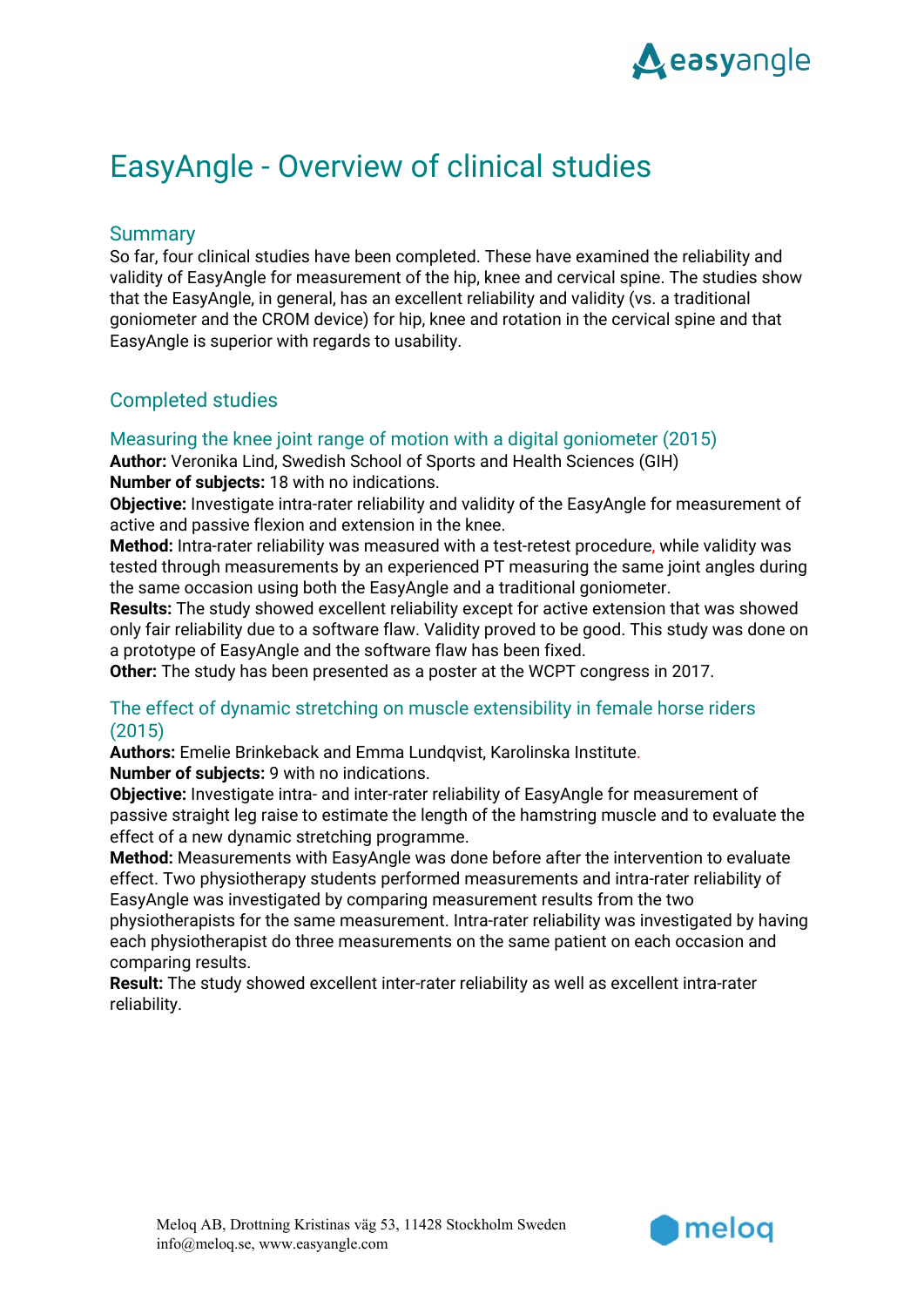

# Validity and interrater reliability of EasyAngle for measurement of hip mobility (2016)

**Author:** Karin Fröjd, University of Uppsala, Institution for neuroscience, physiotherapy. **Number of subjects:** 35 with hip osteoarthritis.

**Objective:** Investigate inter-rater reliability and validity of EasyAngle vs. a traditional goniometer for measurement of passive and active flexion, abduction, internal rotation and external rotation of the hip.

**Method:** Inter-rater reliability was tested by having two experienced physio therapists perform the same measurement on the same patient during the same occasion. Validity was tested by having one physio therapist perform the same measurements using both EasyAngle and a traditional goniometer.

**Result:** Validity of EasyAngle proved to be excellent, inter-rater reliability was good for active abduction and active external rotation and excellent for all other movements.

# Accordance and practicality of the new medical device EasyAngle in comparison to the current gold standard CROM and the iPhone App Compass for measuring the cervical spine rotation in healthy participants (2017)

**Author:** Sebastian Köcker, Universitätsklinikum Freiburg

**Number of subjects:** 67 with no indications

**Objective:** Compare EasyAngle, the iPhone app Compass and the gold standard, CROM for measurement of cervical rotation with regard to both accordance and practicality.

**Method:** The participants were randomized into three groups. The first group made measurements with all three devices. The results were evaluated in Bland-Altman plots using the CROM device as reference. The second and third group used either the EasyAngle or the iPhone app. The results of these groups were used to determine the standard deviation of each measuring device.

The practicality of the three devices was evaluated by the participants using an assessment form.

**Results:** For the EasyAngle device, the study showed a standard deviation of 3.3° compared to 9.9° for the iPhone and 3.8° for the CROM device. The assessment of the Bland-Altman plot shows a very close correlation with measurements done with the CROM device. At a confidence interval of 95%, the measurements fall within the concordance limits of 10-11°. In the practicality evaluation, the EasyAngle was assessed by 82% of the participants as "very practical" compared to 1.5% for the iPhone app and 0% for the CROM device.

## Intra-rater reliability of shoulder range of motion using the universal goniometer, EasyAngle and the Ratefast goniometer application (2018)

**Author:** Higor Melquiades, Universidade federal de Juiz de Fora - UFJF **Number of subjects:** 67 with no indications

**Objective:** To evaluate the intra-examiner reliability of measures of flexion, extension, abduction and horizontal shoulder adduction of healthy individuals with the Universal Goniometer, the EasyAngle® and the Smartphone Application RateFast Goniometer®. **Method:** This is a methodological study, approved by the Research Ethics Committee of UFJF (opinion 2,518,078). Sample selection was for convenience. Healthy individuals aged 18 to 59 years without gender restriction were included. Participants with an allergic complaint that made collection unfeasible were excluded. The movements evaluated were flexion, extension, abduction and horizontal shoulder adduction with standard distances for each movement. The relative reliability of the measurements was determined by calculating the Intraclass Correlation Coefficient (ICC), Two Way Random model, absolute agreement.

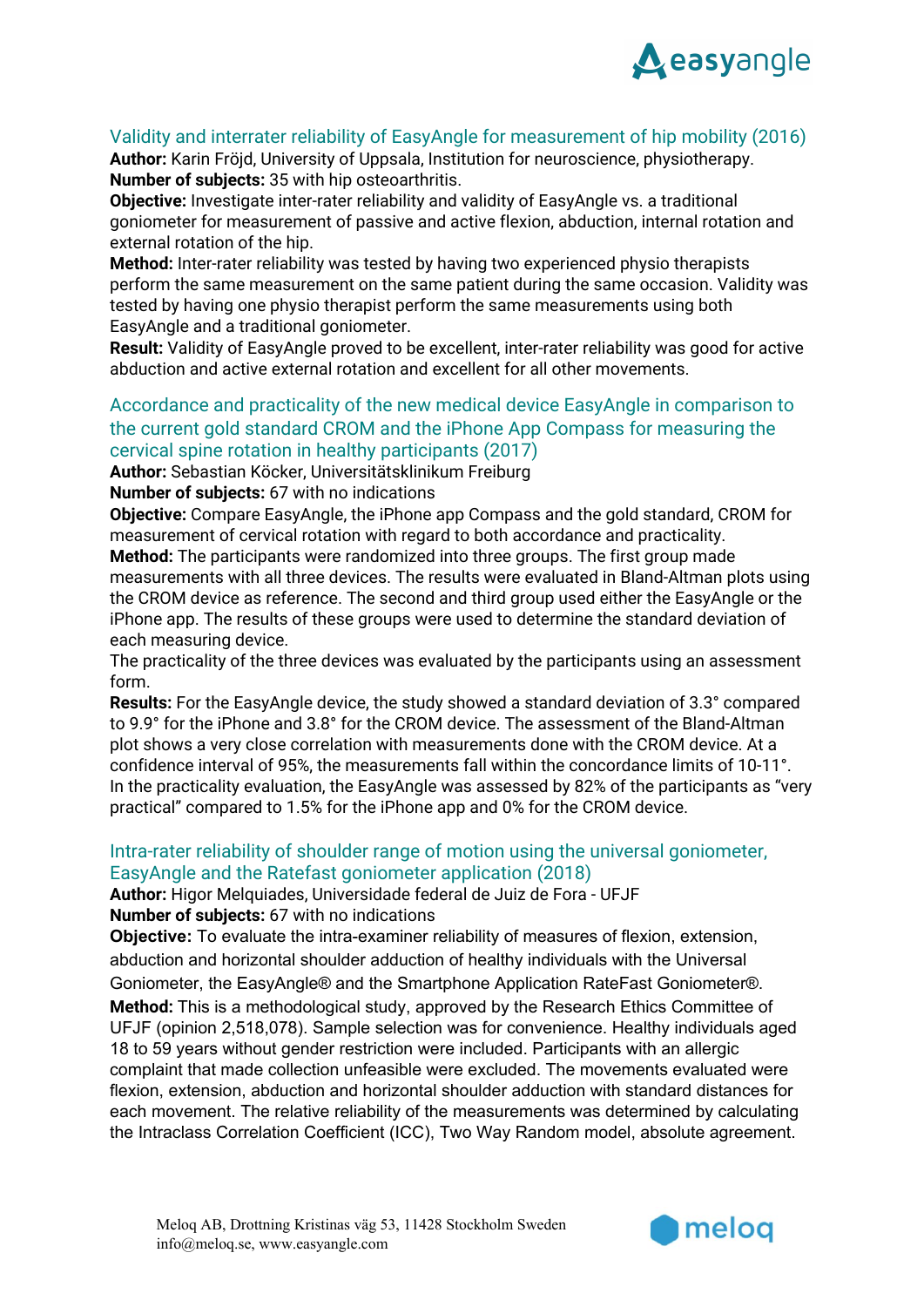

**Results:** 33 subjects participated in the study. The reliability of measurements using EasyAngle was found to be ICC 0,41-0,73, the Ratefast app ICC 0.28-0.66 and universal goniometer ICC 0,15-0,59. A usability study was also done showing that EasyAngle have superior usability.

# Measurement of knee joint ROM with a digital goniometer - A reliability study (2018)

**Author:** Melanie Svensson, Karolinska Institute

**Number of subjects:** 20 with no indications

**Objective:** To investigate the intra- and inter-rater reliability of EasyAngle for measurements of the knee joint ROM.

**Method:** Intra-rater and inter-rater reliability was tested between a novice and an experienced assessor for measurements of knee joint ROM in 20 subjects and a total of 40 knee joints. Intraclass Correlations Coefficient, Standard Error Measurement, Smallest Detectable Difference and Bland Altman plots were used to present the result.

**Results:** The result showed very good intra-rater (ICC 1.0, SEM 1.15–1.48, SDD 3.19–4.09, LoA -3.36– 3.04, -4.66 – 4.09) and inter-rater reliability (ICC 0.99, SEM 2.11, SDD 5.85, LoA -4.75–6.95) for measurements of knee joint ROM. No difference between a novice and an experienced assessor was detected.

## The universal tool EasyAngle can replace CROM in measurement of ROM in patients with spondarthritis (2018)

**Author:** Julia Karlström, Uppsala university

**Number of subjects:** 19 patients with spondarthritis (BASMI score 0,6 to 6,6) **Objective:** To examine the current validity, inter-tester and intra-tester reliability of EasyAngle and CROM for the measurement of active cervical range of motion among patients with spondarthritis.

**Method:** The concurrent validity was evaluated by comparing Easy Angle to the CROM. Intra- and inter-tester reliability was evaluated by test-retest procedure. Estimates of validity and reliability were then established using the Spearman correlation coefficient and Interclass correlation coefficient. The concurrent validity was concluded with Spearman's correlation (rs) and intra- and inter-tester reliability was calculated using Interclass correlation (ICC).

**Results:** This study found high to very high concurrent validity (rs 0.86–0.95), almost perfect intra-tester reliability in both Easy Angle (ICC 0,90–0,98) and Myrin (ICC 0,95–0,98) and a very high inter-tester reliability for Easy Angle (ICC 0,95–0,98) and Myrin (ICC 0,92–0,98). The study found no significant differences between the Myrin and Easy Angle,

indicating that Myrin and Easy Angle are interchangeable. However, the benefit of Easy Angle is that more joints can be measured with the same instrument, that it is not sensitive to movement and that it is more hygienic.